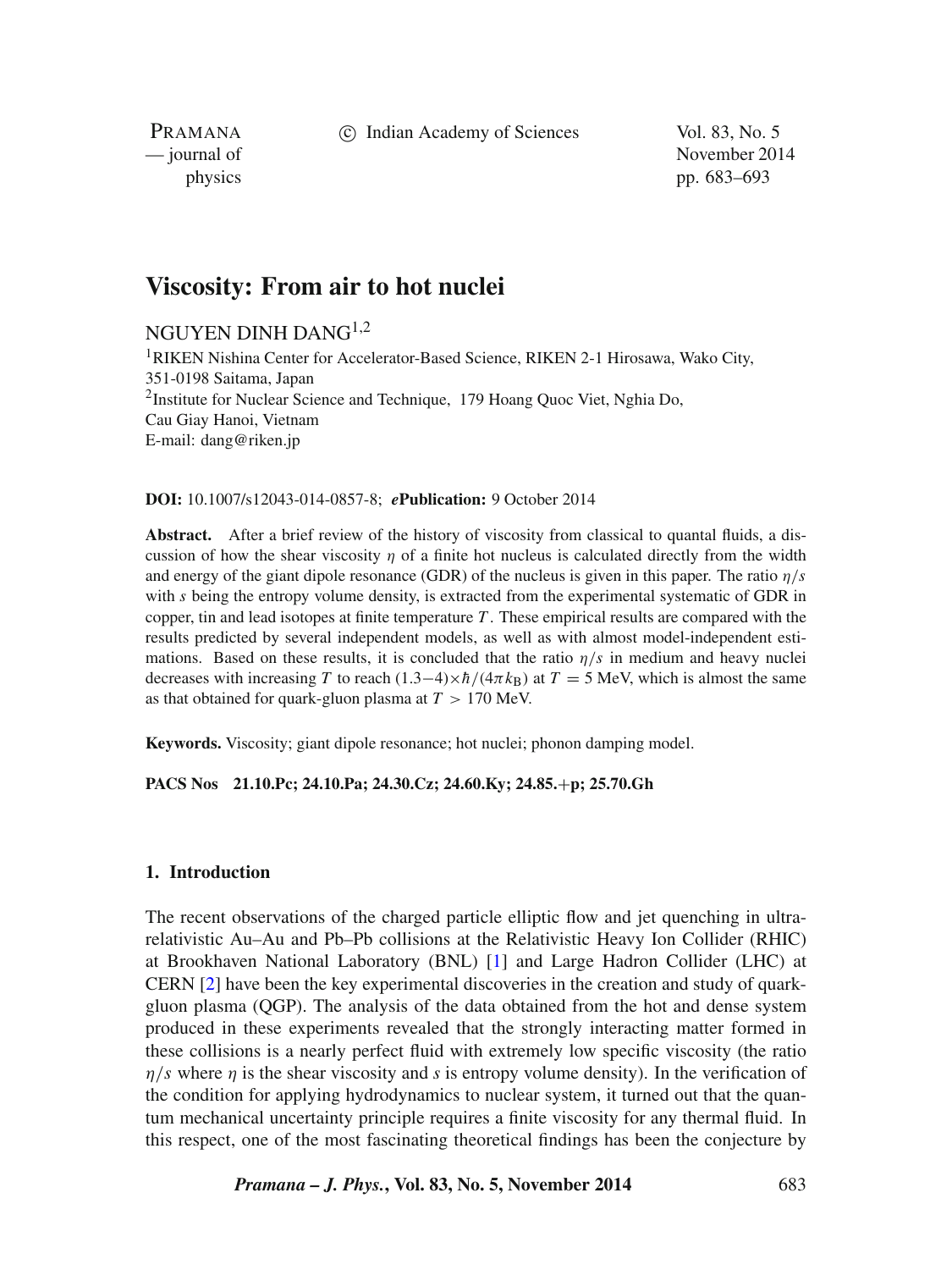Kovtun, Son and Starinets (KSS) that the specific viscosity *η/s* is bound below for all fluids, i.e., the value  $n/s = 1/(4\pi k_B)$  is the universal lower bound (the KSS bound or KSS unit) [\[3\]](#page-10-2). The OGP fluid produced at RHIC has  $\eta/s \simeq (1.5-2.5)$  KSS units. Given this conjectured universality, there has been an increasing interest in calculating  $\eta/s$  in different systems.

For finite nuclei, the first calculations by Auerbach and Shlomo within the Fermi liquid drop model (FLDM) estimated *η/s* within (4–19) and (2.5–12.5) times the KSS bound for heavy and light nuclei, respectively [\[4\]](#page-10-3). Given the large uncertainty in such estimations, it has been proposed to calculate the shear viscosity *η*, the entropy density *s*, and the ratio *η/s* directly from the most recent and accurate experimental systematics of the giant dipole resonance's (GDR) widths in hot nuclei. These results will be presented in this paper after a brief review of the study of viscosity in classical fluids and QGP.

#### **2. A brief history of viscosity**

The word 'viscosity' is derived from the Latin word 'viscum album' meaning mistletoe, whose berries have a sticky juice which was used in ancient times for trapping small animals or birds. Viscosity is the resistance of a fluid, which is being deformed by a stress. In other words, it is the 'thickness' or internal friction of a fluid. In this sense, water is thin and honey is thick.

Matter consists of three primary states: solid, liquid, and gas. In a solid the intermolecular attractions keep its molecules in fixed spatial relationships, whereas in a liquid these attractions keep molecules in proximity, but not in fixed relationships. Molecules of a gas are separated and intermolecular attractions have little effect on their respective motion. Plasma is a gas of charged particles. Amongst these three states of matter, liquid and gas are fluids, i.e., they continually deform (flow) under an applied shear stress. The resistance of a fluid to the applied shear stress is called shear (dynamic) viscosity. If the shear stress of magnitude *F* is applied to a layer of fluid with area *A*, the shear viscosity *η* of the fluid is defined as the proportional factor, which relates *F* to the gradient *∂u/∂y* of the local fluid velocity *u* in the direction perpendicular to **u**, i.e.,  $F/A = \eta \partial u / \partial y$ . The unit of *η* is poise (P), named after Jean Léonard Marie Poiseuille (1797–1869), French physician and physiologist, who studied non-turbulent flow of liquids through pipes, such as blood flow in capillaries and veins:  $1 P = 0.1 Pa s = 1 g/(cm s)$ ,  $1 cP = 1 mPa s$  $= 0.001$  Pa s. The values of viscosity are different for various substances: 0.02 cP for air at 18<sup>°</sup>C, 1 cP for water at 20<sup>°</sup>C, 2000–10000 cP for honey,  $23 \times 10^{10}$  cP for pitch at 20<sup>°</sup>C, (1–3)×1012 cP for an atomic nucleus at absolute zero temperature (−273*.*15◦C), or in the order of  $10^{14}$  cP for lead glass at  $500^{\circ}$ C and QGP at  $4 \times 10^{12^{\circ}}$ C.

In 1860, James Clerk Maxwell (1831–1879) showed that viscosity of a gas, which he called the ordinary coefficient of internal friction, can be obtained by density *ρ* of molecules (e.g., 1.3  $g/l$  for air), mean free path  $\overline{l}$  (65 nm for air), and average velocity  $\bar{v}$  of molecules (250 m/s for air), i.e.,  $\eta = 1/3 \rho \bar{l} \bar{v}$  [\[5\]](#page-10-4). Because the mean free path is inversely proportional to the density, i.e., a decrease of pressure by 1*/*2 reduces the density by 1*/*2 but increases the mean free path by 2, Maxwell concluded that viscosity of a gas is independent of its pressure (or density), a conclusion which he could hardly believe. This conclusion was known as Maxwell's law. Maxwell also found that viscosity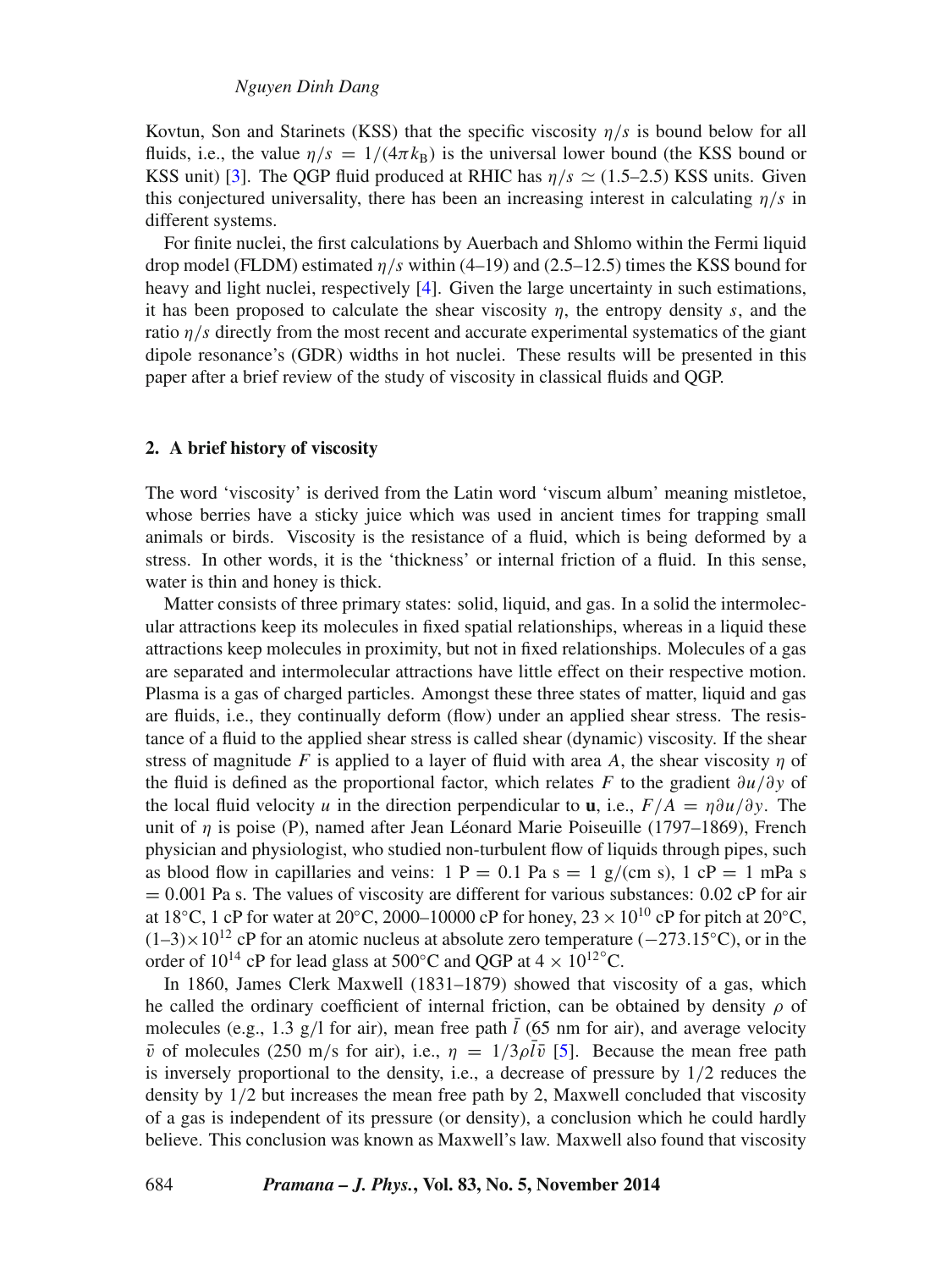of a gas increases with temperature  $T$ . This conclusion also went against the common sense based on experience with liquids at that time. He decided to test these predictions himself. Finally, the results obtained in 1886 by Maxwell the experimentalist confirmed the predictions by Maxwell the theorist, which show viscosity of air  $\eta = 0.01878(1 +$ *aT )* cP at pressure between 0.017 and 1 atm.

In contrast with gas, 'viscosity of a liquid is a very tough nut to crack', as has been commented by E M Purcell (1912–1997). It cannot be related to the mean free path because of the strong attractions between its molecules. For a liquid flowing through tubes, the following Poiseuille's law holds:

$$
\eta = \frac{\pi r^4 P t}{8V L},\tag{1}
$$

where *t* is the elapsed time in which a liquid of volume *V* under the hydrostatic pressure *P* travels a distance *L* through a tube of radius *r*.

A significant contribution in fluid dynamics was made by Navier and Stokes with the Navier–Stokes equation, which describes the fluid motion in space,

$$
\rho \left( \frac{\partial \mathbf{v}}{\partial t} + \mathbf{v} \nabla \mathbf{v} \right) = -\nabla \mathbf{p} + \eta \nabla^2 \mathbf{v} + \mathbf{f}, \qquad (2)
$$

where the left-hand side, which is the density multiplied by the sum of unsteady acceleration *∂***v***/∂t* and convective acceleration **v**∇**v**, defines the inertial force per unit volume, and the right-hand side includes the divergence of stress, which consists of the pressure gradient  $-\nabla p$ , shear stress  $\eta \nabla^2$  **v**, and other forces **f**. In the world of very small Reynolds numbers  $\text{Re} = \rho v d / \eta$  with *d* being the characteristic dimension of the object, *v* its relative velocity in the fluid, *ρ* density of the fluid, i.e., for very large viscosity *η* (for microorganism, sperm, lava, paint, viscous polymer, etc.), the inertial forces are negligible and the flows obey the Stokes equation (Stokes law).

Two notable experiments were carried out to determine the viscosity of pitch. The first one begun in 1930 at University of Queensland (Australia), which won the Guinness record as the longest continuously running laboratory experiment and 2005's Ig Nobel prize. Between 1930 and November 2000 eight drops have fallen, making an approximated average of 1 drop every 9 years. The second experiment started at Trinity College in Dublin (UK) 14 years later, where a pitch drop was successfully filmed for the first time on July 11, 2013 [\[6\]](#page-10-5). The viscosity of pitch was found to be 230 billions times that of water.

#### **3. Universal lower bound conjecture for shear viscosity**

According to Maxwell's and Poiseuille's laws, viscosity of a fluid can be infinite, such as that of an ideal gas, but cannot be zero. Purcell has noticed, in the Chemical Rubber Handbook, that 'there is almost no liquid with viscosity much lower than that of water.' He pointed out that viscosities have a big range, but they seem to 'stop at the same place' [\[7\]](#page-10-6). So, viscosity of liquids can be very large as that of pitch, but it cannot be too small. This leads to the search for the lower bound of viscosity.

In 1936, by assuming that the frequency of molecule collisions in liquids is  $k_B T/h$ , Henry Eyring (1901–1981) found that  $\eta \simeq h\rho \exp[E/(RT)]$ , where *E* is the activation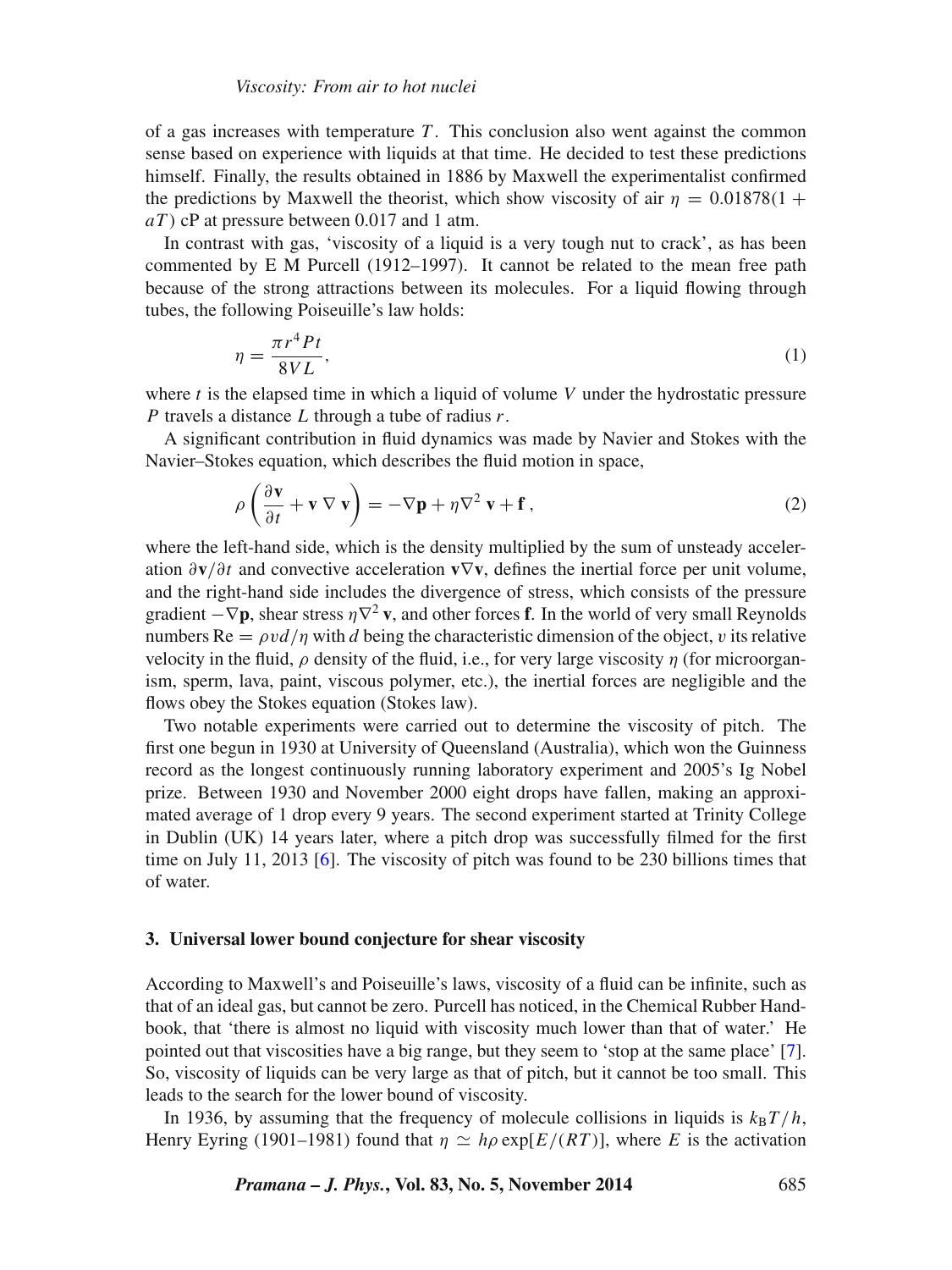#### *Nguyen Dinh Dang*

Gibbs energy of flow required to remove molecules within the fluid from their energetically most favourable state to the activated state, *h* is the Planck's constant, and *R* is the gas constant. This relation shows that at infinite *T*, viscosity goes to  $h\rho$ . Obviously, the meaningful quantity is  $\eta/n$  rather than  $\eta$ . However, because the particle number is not conserved for relativistic fluids, it is better to consider *η/s*, where *s* is the entropy volume density. From the Maxwell's law and the uncertainty relation, one finds  $\rho \bar{v} \bar{l} \geq \hbar$  so that  $\eta/s \ge \hbar/k_B$  because  $s \sim \rho k_B$ . But this cannot be taken as the lower bound for  $\eta/s$ because the kinetic theory is not reliable in the quantum regime  $\eta/s \sim \hbar/k_B$ . Therefore, other methods are needed to determine the minimum ratio of *η/s*.

In 2005, by using string theory, Kovtun, Son and Starinets conjectured that the value

<span id="page-3-0"></span>
$$
\eta/s = \hbar/(4\pi k_B) = 5.24 \times 10^{-23} \text{ MeV s}
$$
 (3)

is the universal lower bound for all fluids [\[3\]](#page-10-2). This is called the KSS limit. The physical meaning of this lower bound conjecture comes from the wave–particle duality, according to which a particle is also a wave with the De Broglie's wavelength  $\lambda = \hbar / p$ . The KSS conjecture means that the shortest mean free path of a particle is its wavelength, otherwise a particle does not have enough time to exist as 'a particle'. The KSS conjecture [\(3\)](#page-3-0) is fundamental in the sense that its right-hand side is model-independent, contains only fundamental physical constants, and connects three branches of physics, namely fluid dynamics, thermodynamics, and quantum mechanics.

No experimental evidence of a fluid that violates this conjecture has ever been found so far. All known fluids in nature have the ratio *η/s* above the KSS bound. For example, the ratio  $\eta/s$  is found to be around 380 KSS units for water at 1 bar pressure and 25<sup>°</sup>C, and 9 KSS for liquid helium including the superfluid one. The recent experimental data from RHIC (Brookhaven National Laboratory) and LHC (CERN) have revealed that the matter formed in ultrarelativistic heavy-ion Au–Au collisions with  $\sqrt{s_{NN}} = 200$  GeV at  $T > T_c \sim 175$  MeV and Pb–Pb collisions with  $\sqrt{s_{NN}} = 5.4$  TeV is a nearly perfect liquid with an extremely 'low' specific viscosity, i.e.,  $\eta/s \simeq 1.5{\text -}2.5$  KSS.

#### **4. Shear viscosity of hot nuclei**

From the concept of collective theories, one of the fundamental explanations for the giant resonance damping is the friction term (or viscosity) of the neutron and proton fluids. By using the Green–Kubo's relation, in [\[8\]](#page-10-7) an exact expression of shear viscosity  $\eta(T)$  has been derived at finite *T* in terms of the GDR parameters at zero and finite *T* as

<span id="page-3-1"></span>
$$
\eta(T) = \eta(0) \frac{\Gamma(T)}{\Gamma(0)} \frac{E_{\text{GDR}}(0)^2 + [\Gamma(0)/2]^2}{E_{\text{GDR}}(T)^2 + [\Gamma(T)/2]^2} \,. \tag{4}
$$

There exists a wealth of experimental data for GDR width  $\Gamma(T)$  and energy  $E_{GDR}(T)$ in medium and heavy nuclei [\[9\]](#page-10-8). The damping of hot GDR has also been studied theoretically in the last three decades. These results can be used in eq. [\(4\)](#page-3-1) to predict the value of shear viscosity  $\eta(T)$  provided  $\eta(0)$  is known. In [\[10\]](#page-10-9), the two-body viscosity was employed under the assumption of a rigid nuclear boundary to fit the data of isovector and isoscalar giant resonances at  $T = 0$ . A value  $η(0) \approx 1u \approx 0.016$  TP (terapoise) has been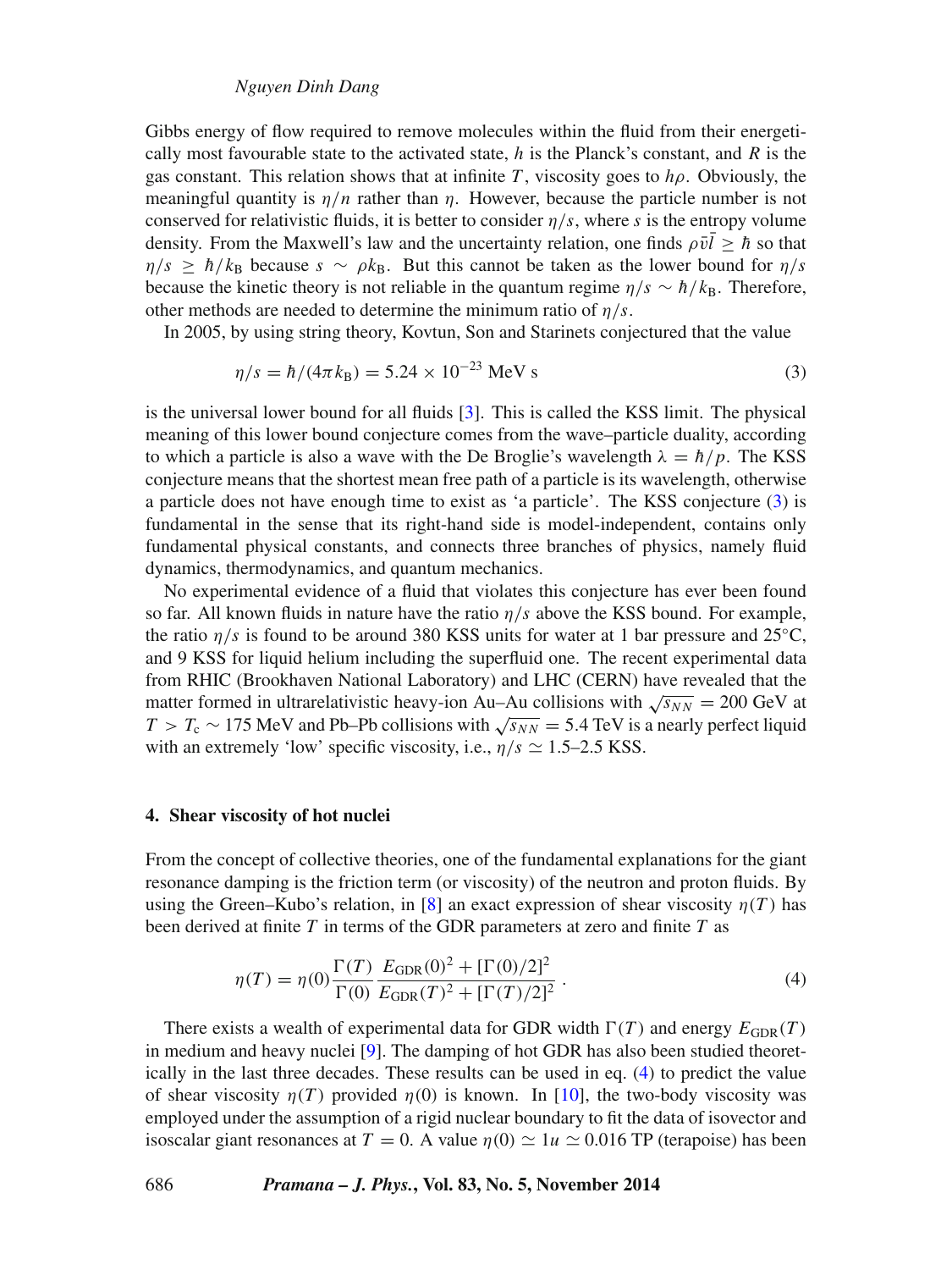found, where  $u = 10^{-23}$  MeV s fm<sup>-3</sup>. The analysis of nuclear fission data based on the two-body collisions  $[11]$  gives  $n(0)$  in the range of  $(0.6-1.2)u$  or  $(0.01-0.02)$  TP. In this paper, the value  $\eta(0) = 1u$ , extracted in [\[10\]](#page-10-9), is adopted as a parameter in combination with the lower and upper bounds, equal to  $0.6u$  and  $1.2u$ , respectively, obtained in [\[11\]](#page-10-10) and applied here as error bars. As for the GDR width and energy, the phonon damping model (PDM) [\[12,](#page-10-11)[13\]](#page-10-12) is employed, whose predictions are compared with those obtained by using the experimental data  $[14–21]$  $[14–21]$  and other theoretical models such as the adiabatic model (AM) [\[22\]](#page-10-15), phenomenological thermal shape fluctuation model (pTSFM) [\[23\]](#page-10-16), and Fermi liquid drop model (FLDM) [\[4\]](#page-10-3).

#### 4.1 *Phonon damping model*

The PDM employs a model Hamiltonian, which consists of an independent singleparticle (quasiparticle) field, GDR phonon field, and the coupling between them. The Woods–Saxon potentials for spherical nuclei at  $T = 0$  are used to obtain singleparticle energies. These single-particle spectra span a large space from around −40 MeV upto around 17–20 MeV. They are kept unchanged with *T* based on the results of the temperature-dependent self-consistent Hartree–Fock calculations, which showed that the single-particle energies are not sensitive to the variation of *T* upto  $T \sim 5-6$  MeV in medium and heavy nuclei. The GDR width  $\Gamma(T)$  is given as the sum of the quantal width,  $\Gamma$ <sub>O</sub>, and thermal width,  $\Gamma$ <sub>T</sub>:

<span id="page-4-0"></span>
$$
\Gamma(T) = \Gamma_{\mathbb{Q}} + \Gamma_{\mathbb{T}}.\tag{5}
$$

In the presence of superfluid pairing, the quantal and thermal widths are given as [\[13\]](#page-10-12)

$$
\Gamma_{\mathcal{Q}} = 2\pi F_1^2 \sum_{\text{ph}} [u_{\text{ph}}^{(+)}]^2 (1 - n_{\text{p}} - n_{\text{h}}) \delta[E_{\text{GDR}}(T) - E_{\text{p}} - E_{\text{h}}],\tag{6}
$$

$$
\Gamma_{\rm T} = 2\pi F_2^2 \sum_{s > s'} [v_{ss'}^{(-)}]^2 (n_{s'} - n_s) \delta[E_{\rm GDR}(T) - E_s + E_{s'}], \tag{7}
$$

where  $(s'')$  stands for  $(pp')$  and  $(hh')$  with p and h denoting the orbital angular momenta *j*<sub>p</sub> and *j*<sub>h</sub> for particles and holes, respectively. Functions  $u_{ph}^{(+)}$  and  $v_{ss'}^{(-)}$  are combinations of the Bogoliubov coefficients  $u_j$ ,  $v_j$ , namely  $u_{ph}^{(+)} = u_p v_h + v_p u_h$  and  $v_{ss'}^{(-)} = u_s u_{s'} - v_s v_{s'}$ . The quantal width is caused by coupling of the GDR vibration (phonon) to non-collective ph configurations with the factors  $(1 - n_p - n_h)$ , whereas the thermal width arises due to coupling of the GDR phonon to pp and hh configurations including the factors  $(n_s - n_{s'})$ with  $(s, s') = (h, h')$  or  $(p, p')$ . The quasiparticle occupation number  $n_j$  has the shape of a Fermi-Dirac (FD) distribution  $n_j^{\text{FD}} = [\exp(E_j/T) + 1]^{-1}$ , smoothed with a Breit– Wigner kernel, whose width is equal to the quasiparticle damping with the quasiparticle energy  $E_j = \sqrt{(\epsilon_j - \lambda)^2 + \Delta(T)^2}$ . Here  $\epsilon_j$ ,  $\lambda$ , and  $\Delta(T)$  are the (neutron or proton) single-particle energy, chemical potential, and pairing gap, respectively. When the quasiparticle damping is small, as usually is the case for GDR in medium and heavy nuclei, the Breit–Wigner-like kernel can be replaced with the *δ*-function so that the quasiparticle occupation number  $n_i$  can be approximated with the Fermi–Dirac (FD) distribution  $n_j \simeq n_j^{\text{FD}}$  of non-interacting quasiparticles. The PDM predicts a slight decrease of the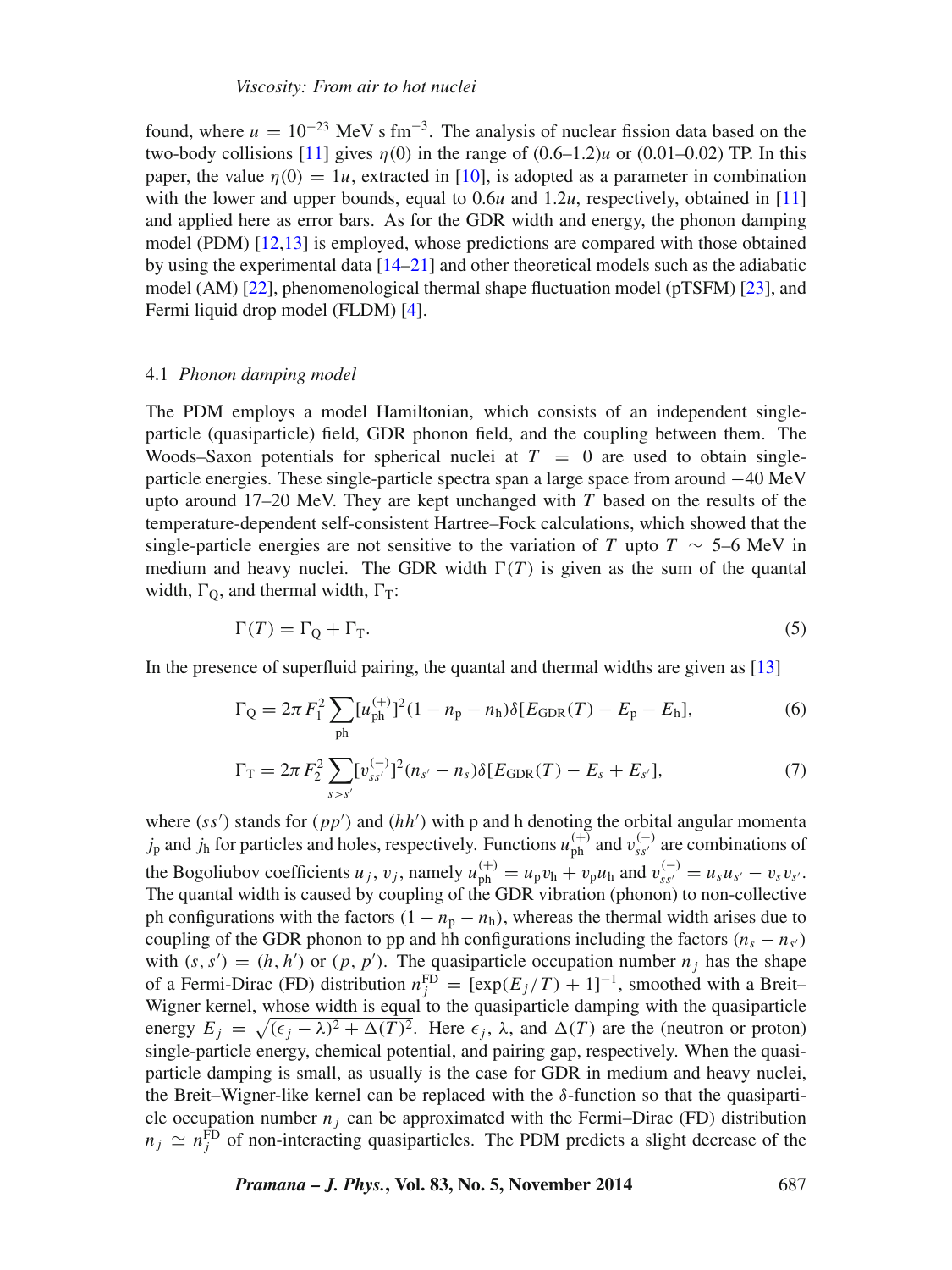quantal width (in agreement with the finding that the Landau and spreading widths of GDR do not change much with *T* ), and a strong increase of the thermal width with increasing *T*, as well as a saturation of the total width at  $T > 4-5$  MeV in tin and lead isotopes [\[12\]](#page-10-11) in agreement with experimental systematics [\[16–](#page-10-17)[21\]](#page-10-14).

For the open-shell nuclei, in the presence of strong thermal fluctuations, the pairing gap  $\Delta(T)$  of a finite nucleus does not collapse at the critical temperature  $T_c$ , corresponding to the superfluid–normal phase transition predicted by the BCS theory for infinite systems, but decreases monotonically as  $T$  increases  $[24–26]$  $[24–26]$ . The effect due to thermal fluctuations of quasiparticle numbers, which smooths out the superfluid–normal phase transition, is taken into account by using  $\Delta(T)$  obtained as the solution of the modified BCS (MBCS) equations [\[25\]](#page-10-20). The use of the MBCS thermal pairing gap  $\Delta(T)$  for <sup>120</sup>Sn leads to a nearly constant GDR width or even a slightly decreasing one at  $T \le 1$  MeV [\[13\]](#page-10-12) in agreement with the data of [\[19\]](#page-10-21).

Within the PDM, the GDR strength function is calculated in terms of the GDR spectral intensity  $J_q(\omega) = -2\text{Im}[G_R(\omega)]/[\exp(\omega/T) - 1]$  with  $G_R(\omega)$  being the retarded Green function associated with the GDR. Its final form reads as  $J_q(\omega)$  =  $f^{BW}(\omega, \omega'_q, 2\gamma_q)[e^{\omega/T} - 1]^{-1}$  with  $\omega'_q = \omega_q + P_q(\omega)$ , where  $\omega_q$  is the unperturbed phonon energy,  $P_q(\omega)$  is the polarization operator arised due to coupling of GDR phonon to ph, pp and hh configurations. The GDR energy is defined as the solution of the equation *ω* − *ω<sub>q</sub>* − *P<sub>q</sub>*(*ω*) = 0 at which one obtains  $\Gamma(T) = 2\gamma_q$  in eq. [\(5\)](#page-4-0).

#### 4.2 *Entropy density*

The entropy density (entropy per volume *V* ) is calculated as

$$
s = \frac{S}{V} = \rho \frac{S}{A} \tag{8}
$$

with the nuclear density  $\rho = 0.16 \text{ fm}^{-3}$ . The entropy *S* at temperature *T* is calculated by integrating the Clausius definition of entropy as

<span id="page-5-0"></span>
$$
S = \int_0^T \frac{1}{\tau} \frac{\partial \mathcal{E}}{\partial \tau} d\tau,\tag{9}
$$

where  $\mathcal E$  is the total energy of the system at temperature  $\tau$ , which is evaluated microscopically within the PDM or macroscopically by using the Fermi gas formula,  $\mathcal{E} = \mathcal{E}_0 + aT^2$ , within the FLDM.

<span id="page-5-1"></span>By taking the thermal average of the PDM Hamiltonian and applying eq. [\(9\)](#page-5-0), it follows that

$$
S = S_{\rm F} + S_{\rm B},\tag{10}
$$

where  $S_F$  and  $S_B$  are the entropies of the quasiparticle and phonon fields, respectively. The entropy  $S_\alpha$  ( $\alpha = F$ , B) is given in units of Boltzmann constant  $k_B$  as

<span id="page-5-2"></span>
$$
S_{\alpha}^{\text{PDM}} = -\sum_{j} N_{j} [p_{j} \ln p_{j} \pm (1 \mp p_{j}) \ln(1 \mp p_{j})], \qquad (11)
$$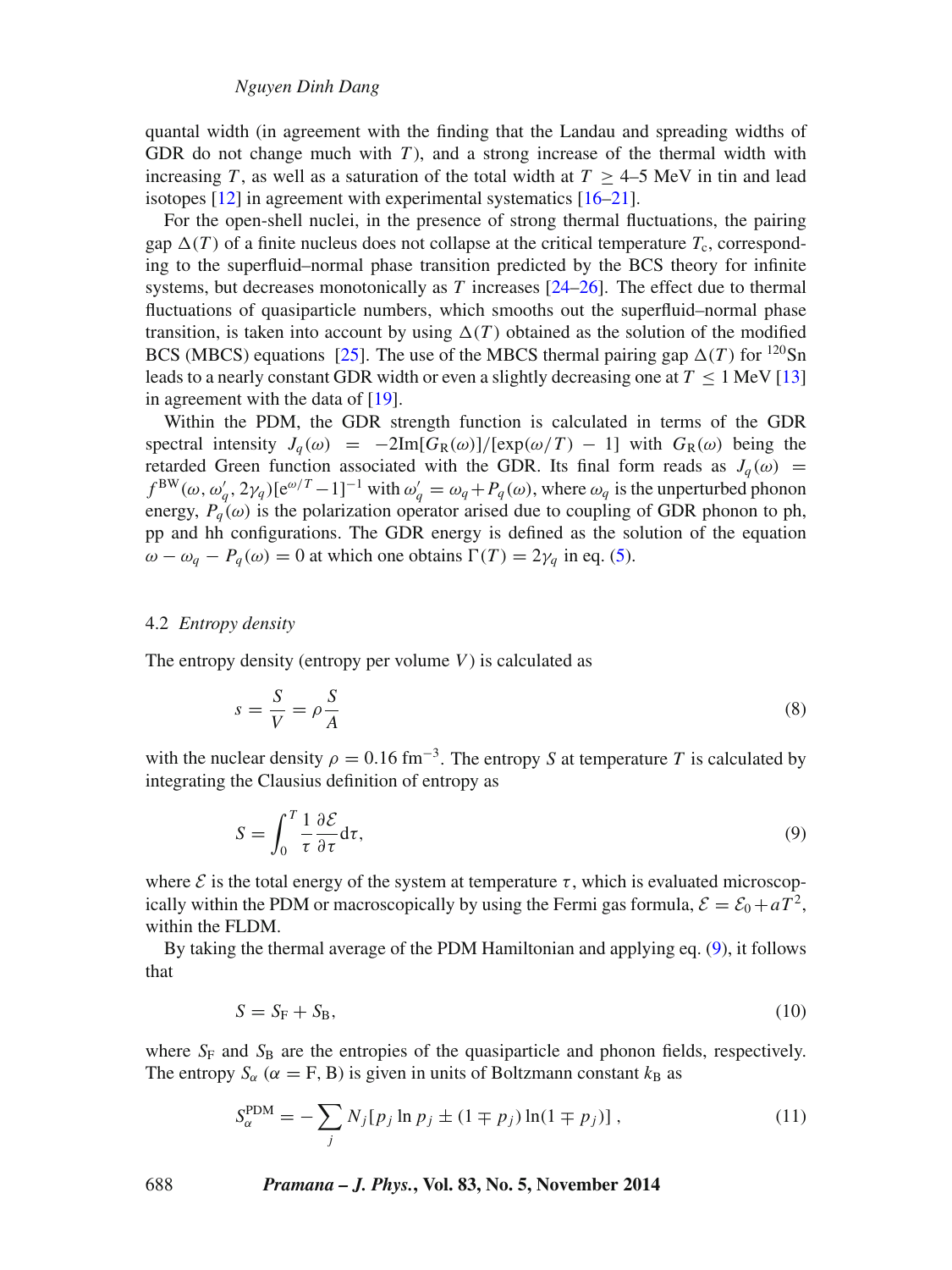where  $p_j = n_j$  are the quasiparticle occupation numbers ( $\alpha = F$ ) or phonon occupation numbers  $p_i = v_i$  ( $\alpha = B$ ), the upper (lower) sign is for quasiparticles (phonons),  $N_i =$  $2j + 1$  and 1 for  $\alpha = F$  and B, respectively. For  $\alpha = F$ , the index *j* denotes the singleparticle energy level, corresponding to the orbital angular momentum *j*, whereas for  $\alpha$  = B, it corresponds to that of GDR phonon. As the quasiparticle (single-particle) damping is negligible for heavy nuclei, it is neglected in the present calculations of entropy  $S_F$  for the sake of simplicity, assuming  $n_j = n_j^{\text{FD}}$ . Regarding the phonon occupation number for the GDR, it is approximated with the Bose–Einstein distribution  $v_{GDR} \simeq v_{GDR}^B$  $[\exp(E_{\text{GDR}}/T) - 1]^{-1}$  in the present calculations. This gives the upper bound for the entropy, hence the lowest bound for the ratio *η/s*, estimated within the PDM. Indeed, for the GDR ( $q =$  GDR), the phonon occupation number  $v_q$  is given by the Bose–Einstein distribution  $v_{\text{GDR}}^B = [\exp(E_{\text{GDR}}/T) - 1]^{-1}$  smoothed with a Breit–Wigner kernel, whose width is equal to the GDR width, i.e.,  $v_{\text{GDR}} < v_{\text{GDR}}^{\text{B}}$ . Given  $E_{\text{GDR}} \gg T$ , it turns out, however, that  $S_{\rm B} \ll S_{\rm F}$  so that in all the cases considered, one has  $S \simeq S_{\rm F}$ . E.g., for <sup>120</sup>Sn with  $E_{\text{GDR}} \simeq 15.5$  MeV and FWHM around 14 MeV at  $T = 5$  MeV [\[12\]](#page-10-11), one finds  $v_{\text{GDR}}^{\text{B}} \simeq 0.009$ , which gives a negligible value 0.051 for *S*<sub>B</sub> as compared to *S*<sub>F</sub>  $\simeq 109$  (in units of  $k_{\rm B}$ ).

In figures [1a–1c](#page-7-0) the GDR widths predicted by the PDM, AM, pTSFM, and FLDM are shown as functions of temperature  $T$  in comparison with the experimental systematics [\[14](#page-10-13)[–21\]](#page-10-14), which are also recorded in [\[9\]](#page-10-8). The PDM predictions agree very well with the experimental systematics for all the three nuclei  ${}^{63}Cu$ ,  ${}^{120}Sn$ , and  ${}^{208}Pb$ . The AM fails to describe the GDR width at low *T* for 120Sn because thermal pairing was not included in the AM calculations, while it slightly overestimates the width for  $208Pb$  (the AM prediction for GDR width for  ${}^{63}$ Cu is not available). The predictions by the pTSFM is qualitatively similar to those by the AM, although to achieve this agreement the pTSFM needs to use  $\Gamma(0) = 5$  MeV for <sup>63</sup>Cu and 3.8 MeV for <sup>120</sup>Sn, i.e., substantially smaller than the experimental values of around 7 and 4.9 MeV for  ${}^{63}Cu$  and  ${}^{120}Sn$ , respectively. This model also produces the width saturation similar to that predicted by the PDM, although for <sup>63</sup>Cu the width obtained within the pTSFM at  $T > 3$  MeV is noticeably smaller than that predicted by the PDM. The widths obtained within the FLDM fit the data fairy well upto  $T \simeq 2.5$  MeV. However, they do not saturate at high *T*, but increases sharply with *T*, and break down at  $T_c < 4$  MeV. At  $T > 2.5$  MeV the dependence on  $\eta(0)$  starts to show up in the FLDM results for the GDR widths, which are 18.3, 17.5, and 17 MeV for  $\eta_0 \equiv \eta(0) = 0.6$ , 1.0, and 1.2*u*, respectively, for <sup>63</sup>Cu at  $T = 3$  MeV. The corresponding differences between the widths obtained by using these values of  $\eta(0)$  for <sup>120</sup>Sn and <sup>208</sup>Pb are slightly smaller. The values of the critical temperature  $T_c$ , starting from which the FLDM width becomes imaginary, are 3.58, 3.72, 3.83 MeV by using  $\eta(0) = 0.6u$ , 1.0*u*, and 1.2*u*, respectively, for <sup>63</sup>Cu. For <sup>120</sup>Sn the corresponding values for  $T_c$  are 3.77, 3.94, and 4.1 MeV, whereas for <sup>208</sup>Pb they are 3.42, 3.54, and 3.65 MeV, respectively. At these values of  $T_c$ , the ratio  $\eta(T_c)/\eta(0)$  is smaller than 3.5.

## 4.3 *Entropy*

In figures [1d–1f](#page-7-0) the entropies obtained by using the microscopic expressions [\(10\)](#page-5-1) and [\(11\)](#page-5-2) and the empirical ones extracted from the Fermi-gas formula by using the empirical values for the level-density parameter *a* are compared. The microscopic entropy includes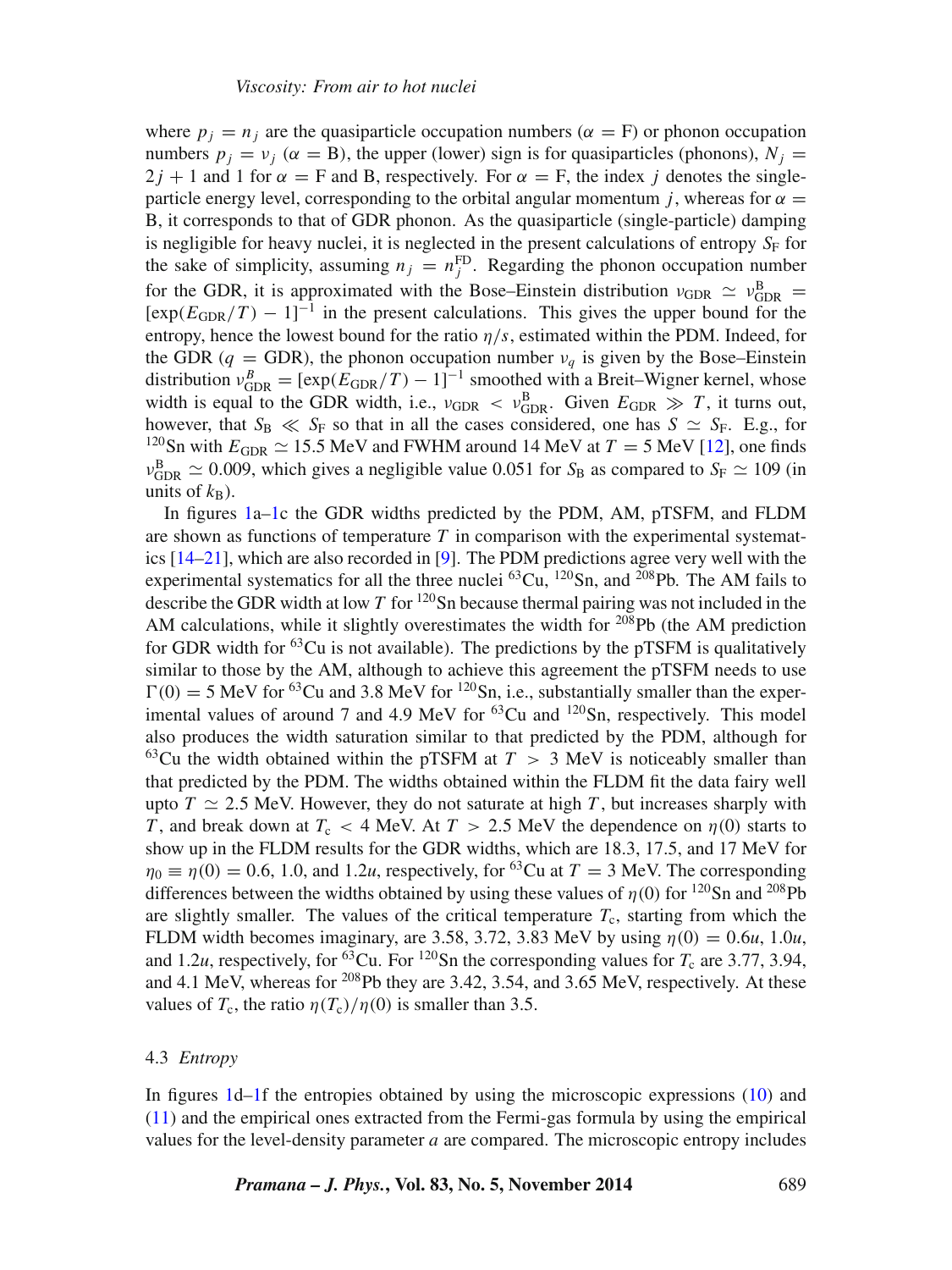*Nguyen Dinh Dang*

<span id="page-7-0"></span>

**Figure 1.** FWHM of GDR as functions of *T* for <sup>63</sup>Cu (**a**), <sup>120</sup>Sn (**b**), and <sup>208</sup>Pb (**c**) in comparison with the experimental systematics for copper  $(Cu^{59}$  [\[14\]](#page-10-13) and  $Cu^{63}$  [\[15\]](#page-10-22)), tin (by Bracco *et al* [\[16\]](#page-10-17), Enders *et al* [\[17\]](#page-10-23), Baumann *et al* [\[18\]](#page-10-24), Heckmann *et al* [\[19\]](#page-10-21), and Kelly *et al* [\[20\]](#page-10-25)), and lead (Pb<sup>208</sup> [\[18\]](#page-10-24) and Pb<sup>200</sup> [\[21\]](#page-10-14)) regions. The notations for the theoretical curves are given in (**a**) and (**b**). The corresponding entropies as functions of  $T$  are shown in  $(d)$ – $(f)$ .

pairing for open shell nuclei. For <sup>63</sup>Cu, although pairing is not included in the calculation of the GDR width, the finite-temperature BCS pairing with blocking by the odd proton is taken into account for the entropy to ensure its vanishing value at low *T* (compare the thick dotted line obtained by including the BCS pairing and the thin dotted line obtained without pairing in figure [1d](#page-7-0)). For  $120\text{Sn}$ , the MBCS theory [\[25\]](#page-10-20) is required to reproduce the GDR width depletion at  $T < 1$  MeV in the nucleus due to the non-vanishing thermal pairing gap above the temperature of the BCS superfluid–normal phase transition (thick solid line in figure [1b](#page-7-0)). So the MBCS thermal pairing gap is also included in the calculation of the entropy. For the closed-shell nucleus  $^{208}Pb$ , the quasiparticle entropy  $S_F$ in eq. [\(11\)](#page-5-2) becomes the single-particle entropy because of the absence of pairing. The good agreement between the results of microscopic calculations and the empirical extraction indicates that the level-density parameter for <sup>63</sup>Cu within the temperature interval  $0.7 < T < 2.5$  MeV can be considered to be temperature-independent and equal to  $a = 63/8.8 \simeq 7.16 \text{ MeV}^{-1}$ , whereas for <sup>120</sup>Sn and <sup>208</sup>Pb the level-density parameter varies significantly with *T* [\[18\]](#page-10-24). The Fermi-gas entropy  $S<sup>FG</sup> = 2aT$  with a constant leveldensity parameter *a* fits best the microscopic and empirical results with  $A/a = 8.8$  MeV for  ${}^{63}$ Cu and 11 MeV for  ${}^{120}$ Sn and  ${}^{208}$ Pb.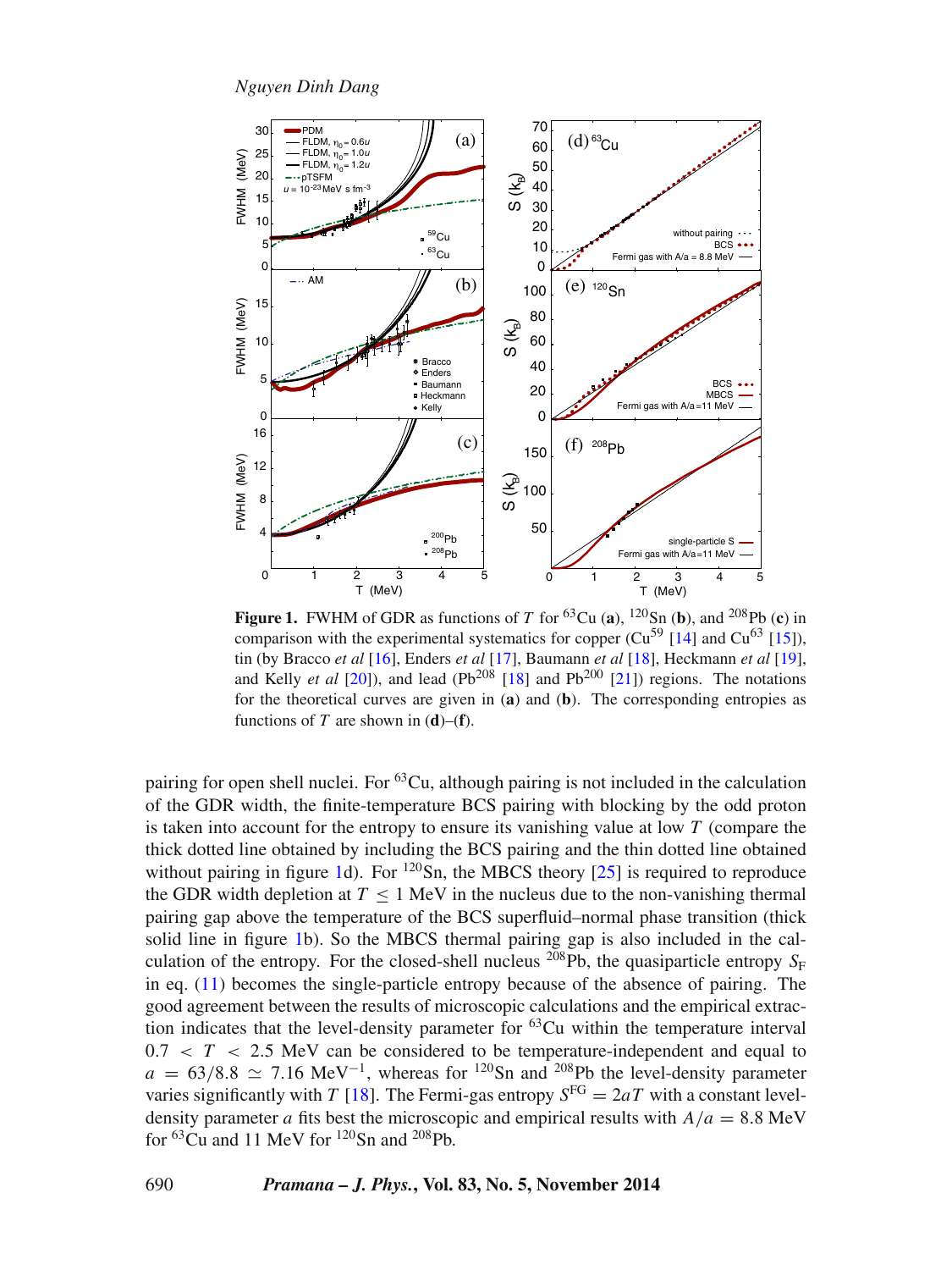The predictions for the shear viscosity *η* and the ratio *η/s* by several theoretical models, namely the PDM, pTSFM, AM, and FLDM for  ${}^{63}Cu$ ,  ${}^{120}Sn$ , and  ${}^{208}Pb$  are plotted as functions of *T* in figure [2](#page-8-0) in comparison with the empirical results. The latter are extracted from the experimental systematics for GDR widths and energies in tin and lead regions [\[9\]](#page-10-8) by using eq. [\(4\)](#page-3-1). It is seen in figure [2](#page-8-0) that the predictions by the PDM have the best overall agreement with the empirical results. It produces an increase of *η*(*T*) with *T* upto 3–3.5 MeV and a saturation of *η*(*T*) within (2–3)*u* at higher *T* (with  $\eta(0) = 1u$ ,  $u = 10^{-23}$  MeV s fm<sup>-3</sup>). The ratio  $\eta/s$  decreases sharply with increasing *T* upto  $T \sim 1.5$  MeV, starting from which the decrease gradually slows down to reach 2–3 KSS units at  $T = 5$  MeV. The FLDM has a similar trend as that of the PDM upto  $T \sim 2-$ 3 MeV, but at higher  $T(T > 3$  MeV for <sup>120</sup>Sn or 2 MeV for <sup>208</sup>Pb) it produces an increase of both  $\eta$  and  $\eta/s$  with *T*. At  $T = 5$  MeV, the FLDM model predicts the ratio  $\eta/s$  within (3.7–6.5) KSS units, which are roughly 1.5–2 times larger than the PDM predictions. The AM and pTSFM show similar trend for *η* and *η/s*. However, in order to obtain such similarity,  $\eta(0)$  in the pTSFM calculations has to be reduced to 0.72*u* instead of 1*u*. They overestimate  $\eta$  at  $T < 1.5$  MeV.

<span id="page-8-0"></span>A model-independent estimation for the high-*T* limit of the ratio  $\eta/s$  can also be inferred directly from eq. [\(4\)](#page-3-1). Assuming that, at the highest  $T_{\text{max}} \approx 5{\text -}6$  MeV where



**Figure 2.** Shear viscosity *η(T )* (**a**–**c**) and ratio *η/s* (**d**–**f**) as functions of *T* for nuclei in copper (**a**, **d**), tin (**b**, **e**), and lead (**c**, **f**) regions. The thick solid lines and gray areas are the PDM predictions for <sup>63</sup>Cu (**a**, **d**), <sup>120</sup>Sn (**b**, **e**), and <sup>208</sup>Pb (**c**, **f**) by using  $\eta(0) = 1u$  and  $0.6u < \eta(0) < 1.2u$ , respectively, with  $u = 10^{-23}$  MeV s fm<sup>-3</sup>.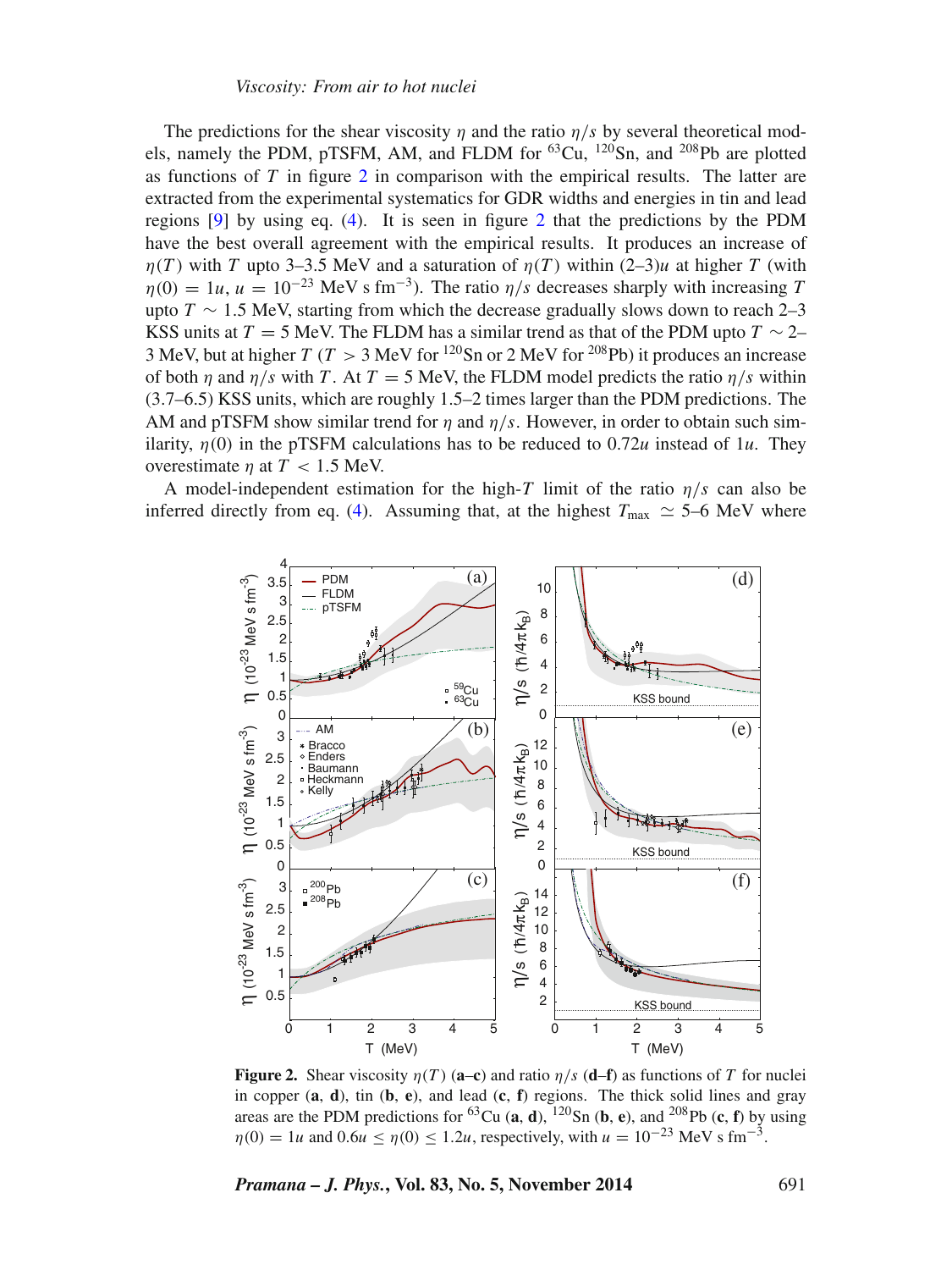the GDR can still exist, the GDR width  $\Gamma(T)$  cannot exceed  $\Gamma_{\text{max}} \simeq 3\Gamma(0) \simeq$  $0.9E_{GDR}(0)$  [\[10\]](#page-10-9), and  $E_{GDR}(T) \simeq E_{GDR}(0)$ , from eq. [\(4\)](#page-3-1) one obtains  $\eta_{max} \simeq 2.551 \times \eta(0)$ . By noticing that,  $S_F \to 2\Omega \ln 2$  at  $T \to \infty$  because  $n_j \to 1/2$ , where  $\Omega = \sum_j (j + 1/2)$ for the spherical single-particle basis or sum of all doubly-degenerate levels for the deformed basis and that the particle-number conservation requires  $A = \Omega$  because all single-particle occupation numbers are equal to 1*/*2, one obtains the high-*T* limit of entropy density  $s_{\text{max}} = 2\rho \ln 2 \simeq 0.222(k_B)$ . Dividing  $\eta_{\text{max}}$  by  $s_{\text{max}}$  yields high-*T* limit (or lowest bound) for  $\eta/s$  in finite nuclei, i.e.,  $(\eta/s)_{\text{min}} \simeq 2.2^{+0.4}_{-0.9}$  KSS units, where the empirical values for  $\eta(0) = 1.0^{+0.2}_{-0.4}$  *u* are used [\[10](#page-10-9)[,11\]](#page-10-10). Based on these results, one can conclude that the values of  $\eta/s$  for medium and heavy nuclei at  $T = 5$  MeV are in between 1.3 and 4.0 KSS units, which are about 3–5 times smaller (and of much less uncertainty) than the values between 4 and 19 KSS units predicted by the FLDM for heavy nuclei [\[4\]](#page-10-3), where the same lower value  $\eta(0) = 0.6u$  was used.

#### **5. Conclusions**

In the present paper, a brief review of the study of viscosity in physics is given with the latest developments in QGP and hot nuclei, where the ratio  $\eta/s$  has been estimated. The KSS conjecture of the lower bound limit for *η/s* has prompted the attempts of predicting the values of this ratio for various substances including atomic nuclei.

For hot nuclei, by using the Kubo relation and the fluctuation–dissipation theorem, the shear viscosity  $\eta$  and the ratio  $\eta/s$  have been extracted from the experimental systematics for the GDR widths in copper, tin and lead regions at  $T \neq 0$ , and compared with the theoretical predictions by four independent theoretical models. The calculations adopt the value  $\eta(0) = 1.0^{+0.2}_{-0.4} \times u$  ( $u = 10^{-23}$  MeV s fm<sup>-3</sup>) as a parameter, which has been extracted by fitting the giant resonances at  $T = 0$  [\[10\]](#page-10-9) and fission data [\[11\]](#page-10-10). The analysis of numerical calculations show that the shear viscosity *η* increases between 0.5*u* and 2.5*u* with increasing *T* from 0.5 upto  $T \approx 3{\text -}3.5$  MeV for  $\eta(0) = 1u$ . At higher *T* the PDM, AM, and pTSFM predict saturation, or at least a very slow increase of *η*, whereas the FLDM shows a continuous strong increase of  $\eta$ , with *T*. At  $T = 5$  MeV, the PDM estimates *η* between 1.3*u* and 3.5*u*.

All theoretical models predict a decrease of the ratio  $\eta/s$  with increasing *T* upto *T*  $\simeq$ 2.5 MeV. At higher *T*, the PDM, AM, and pTSFM show a continuous decrease of  $\eta/s$ , whereas the FLDM predicts an increase of  $\eta/s$ , with increasing *T*. The PDM fits best the empirical values for  $\eta/s$  extracted at  $0.7 \leq T \leq 3.2$  MeV for all the three nuclei, <sup>63</sup>Cu, <sup>120</sup>Sn, and <sup>208</sup>Pb. At  $T = 5$  MeV, the values of  $\eta/s$  predicted by the PDM reach  $3^{+0.63}_{-1.2}$ ,  $2.8^{+0.5}_{-1.1}$ , and  $3.3^{+0.7}_{-1.3}$  KSS units for <sup>63</sup>Cu, <sup>120</sup>Sn, and <sup>208</sup>Pb, respectively. Combining these results with the model-independent estimation for the high-*T* limit of  $\eta/s$ , which is  $2.2^{+0.4}_{-0.9}$  KSS units, one can conclude that the value of  $\eta/s$  for medium and heavy nuclei at  $\frac{1}{2}$ *T* = 5 MeV is between 1.3 and 4.0 KSS units, which is about 3–5 times smaller (and of much less uncertainty) than the value between 4 and 19 KSS units predicted by the FLDM for heavy nuclei, where the same lower value  $\eta(0) = 0.6u$  was used. By using the same upper value  $\eta(0) = 2.5u$  as in [\[4\]](#page-10-3), instead of  $\eta(0) = 1.2u$ , the interval for  $\eta/s$  becomes 1.3–8.3 KSS units, whose uncertainty of 7 KSS units is still smaller than that predicted by the FLDM (15 KSS units). This estimation also indicates that nucleons inside a hot